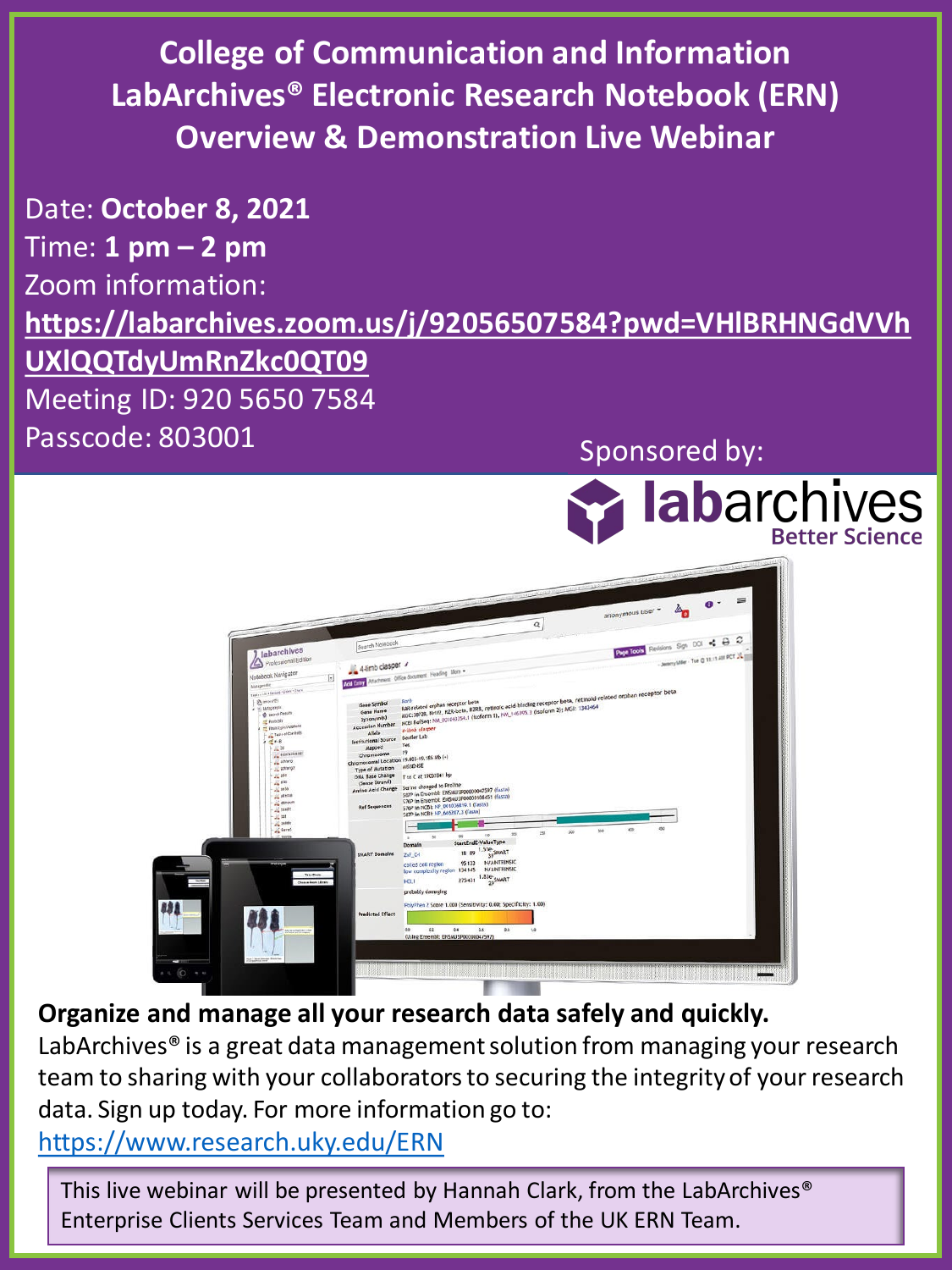## Don't be confused by the Mames<sub>õõõ</sub>

LabArchives is an Electronic Research Notebook for **all disciplines**, not just laboratories.

It is simply a **web-based application** designed for **organizing, documenting, and sharing**  your research data with teams, departments, and collaborators while keeping **100% data integrity**.

Other advantages of using the Electronic Research Notebook:

- **Free for all UK Researchers**
- **24/7 access to all your research data – Go mobile!**
- **Unlimited storage for files <4GB**
- **Preserve all data securely**
- **Data is backed up & protected immediately**
- **No more binders filling up your shelves!**

Log in today with your linkblue ID to create your account and see how an electronic research notebook will **simplify** your research data storage and communication with your team!

**<https://www.research.uky.edu/ERN>**

**labarc** 

**LabArchives? I don't use a lab for my research. Why should**  *I***sign up?**

**THE Vice President**